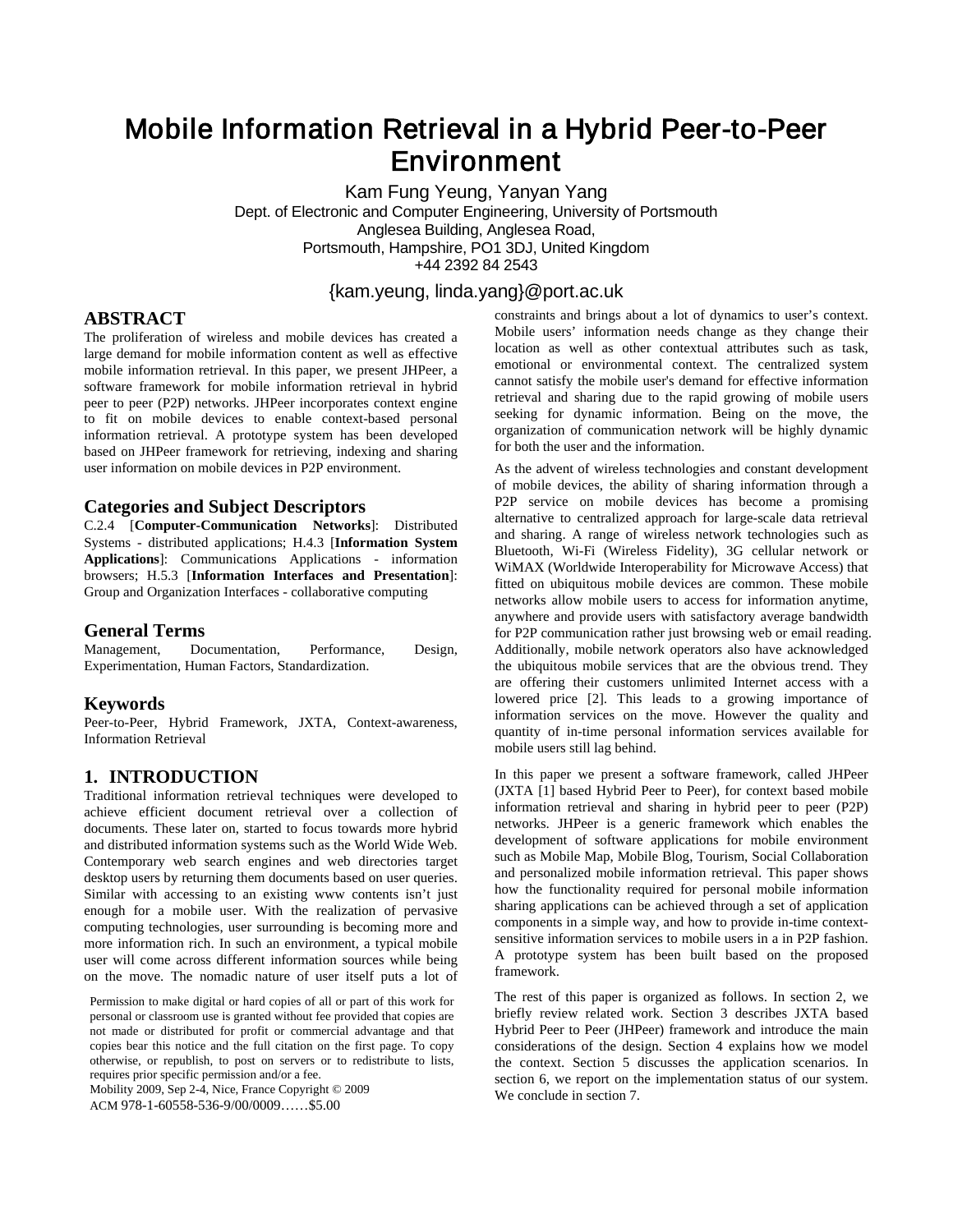## **2. RELATED WORK**

Several frameworks [3, 4, 7, 8] have been previously proposed to implement context-aware application. CASS [3] is a server-based middleware that facilitates context-aware application on mobile devices. Because of the server-based approach, it suffers from central server failure and memory/processor constraints. SOCAM [4] is ontology-based context-aware service focused on a smart space domain. It uses OWL to resolve the issues of context modeling and context reasoning. However, it is implemented in Java RMI technology and is not suitable for large-scale network. CoBrA [7] is an agent-based framework that deploys intelligent context broker to receive, integrate and share the contexts. CMF [8] is designed for context management for processing and exchanging context information in mobile environment. It aims to operate in pure peer-to-peer framework.

Previous approaches adopt semantic technology for developing context-aware application. However, most of them either rely on centralized service or operate on a pure peer to peer fashion. The former approach suffers from a single point of failure and has limited scalability while the latter approach may overload the network and is less efficient. JHPeer uses hybrid approach with multiple super peers to address these problems. JHPeer incorporates information retrieval engine which uses contextawareness for effective information retrieval in such environment.

### **3. THE JHPEER FRAMEWORK**

Figure 1 presents the hybrid P2P framework of JHPeer.

JHPeer framework is designed to enable the development of software applications for mobile environments. The framework follows most of desktop based peer to peer systems in that each node is equal and performs both client and server functionality. It consists of 2 types of Peers – Super Peer and Mobile Peer. The existence of the super peer creates a slightly different framework from the standard P2P framework in which no central server exists.

Both Super Peer and Mobile Peer incorporate an information processing engine which supports the filtering of content with

respecting to user preference and context information, providing effective information retrieval in a p2p fashion. The difference between super peers and mobile peers are that super peers are responsible for creating and monitoring the overlay network and providing searching and directory services to other super peers and mobile peers. Super peers also provide message propagation and knowledge caching. Mobile peers dynamically join to the networked community and provide information for sharing, and allow context based retrieval. The functions of each component are described as follow:

**Query Processor** – handle and process queries, allow context based retrieval.

**Context Processor -**manage and share context information in the Peer Group network.

**Indexing Components -** organize information into index file for fast searching and save temporary information in the database.

**Network Monitor -** monitor the peer network and check for online peers.

**Application components -** are services components deployed in the system for providing functionality to users.

# **4. CONTEXT MODELING**

A Context is the information about a person's proximate environment. Pervasive System will use the context information on decision and anticipating user needs. Proactive information services which automatically retrieve relevant information for user would help to meet user expectation transparently. Context information can be divided into static and dynamic context. Static Context refers to context that is seldom changed during service usage such as personal calendar/schedule, address book, contact list, to-do list, user profile and hardware profile. Dynamic Context is the frequency changes information and usually is the information that is gathered by sensors like location, temperature, time, speed and emotion.

In order to enable context-aware computing, contextual information needs to be modeled and allows application to interpret relevant context. Key-value model is used to tag context



**Figure 1. JHPeer Framework**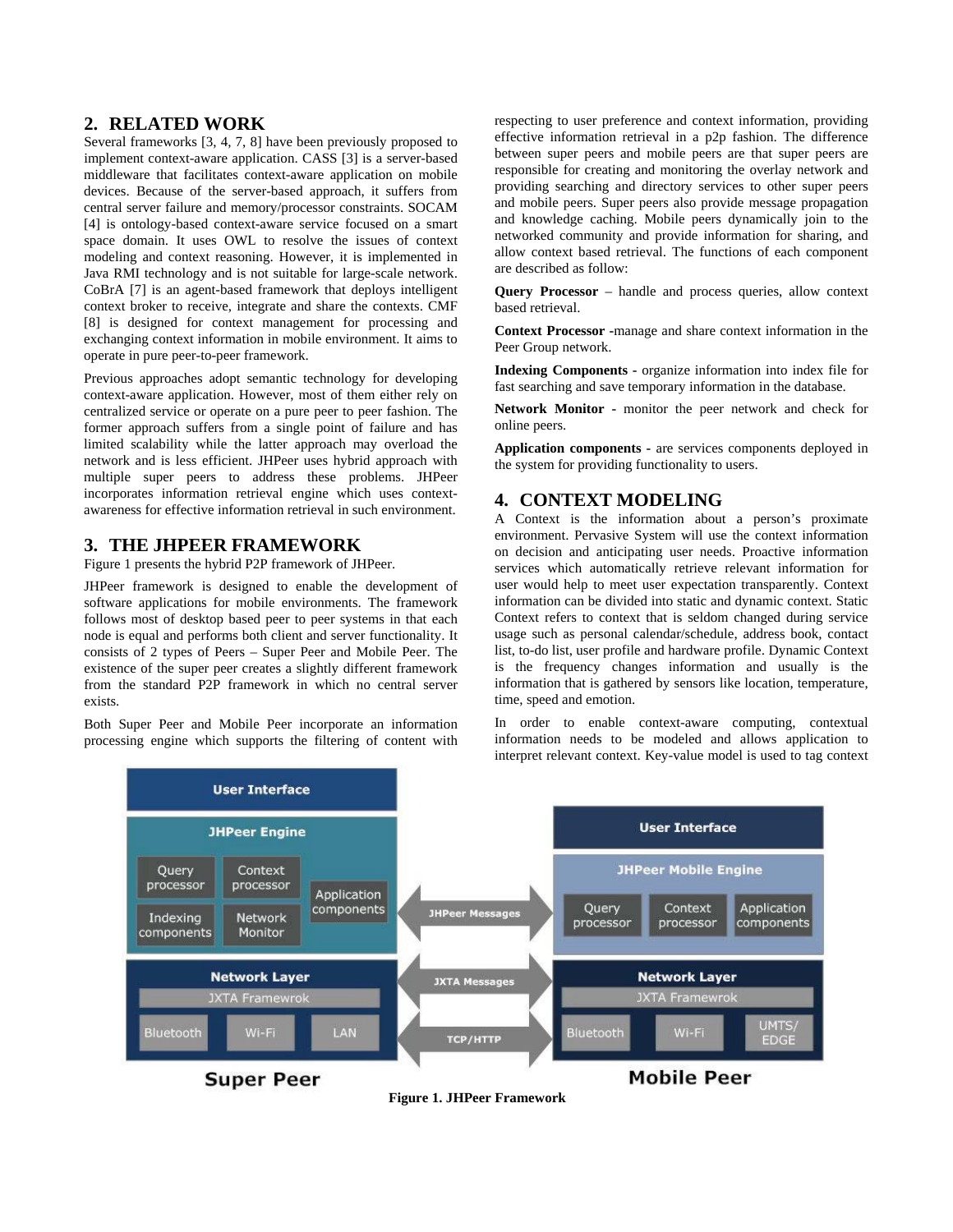data inside a XML message for the purpose of distributing context resource among Peers. Each piece of contextual information is tagged inside the Tag <jhpeer:Context> ... </jhpeer:Context> in the XML Message. For increasing the flexibly of our framework, the content of context information could be constructed from structured XML Schema, Resource Description Language (RDF) [5] or Web Ontology Language [6] depending on the requirement of the service.

Examples for location-aware services such as various social services allow locating your friend on the maps and finding the distance. These gather position information from various sensors includes GPS, AGPS, WiFi, RFID and mobile phone tower (CellID). This type of services will require Location-ontology based XML for communication. Several models could be used such as RDF, KML [9] or custom XML Schema. For RDF, <geo:lat> and <geo:long> could represent the global position. For KML, it is designed for expressing geographic annotation which contains additional information like place mark description, icon, style...etc. For custom XML, context attributes need to be defined. A couple of attributes include name, position, address are required. Additionally, attributes like timestamp, gathered sources, accuracy will benefit the computation.

## **5. JHPEER APPLICATIONS**

Several potential applications may be integrated into JHPeer System as follows.

#### **5.1 Tourism**

Tourism service could enhance tourist experiences, even locals. Once a user starts this application, system would provide local information depending on the geographical position. For example, a mobile Wi-Fi user accesses Portsmouth. The application would acknowledge the location where the user is via GPS/AGPS and offers some useful recommendation, e.g. address of the nearest Holiday Inn, special event of the popular pub and the sale information in nearby shopping centre. If the user selects the address of the nearest Holiday Inn, the system will provide further personal information, like the directions to Holiday Inn and price of the hotel for different service.

### **5.2 Mobile News**

News Service could benefit mobile user by automatic publishing up-to-date relevant news and alerting user with interested topics using user's preference and contexts. Imagining that you arrive a city, the system will report the current local event, traffic information and weather situation. All these resource will show to the user without formulating any query. It will just be achieved by locating the user position. The most benefit of this service is that the user could make the decision timely by updating the news at the first time when it occurs.

### **5.3 Mobile Discussion Board**

Discussion board could be applied in several areas, e.g. communicating the quality of one product or the situation of ongoing football game. Mobile discussion broad provides an information sharing platform to fulfill the demands of user to the fullest extent. The other good example is about the stock discussion platform. Because of the attribute of the stock market, it will produce plenty of data, and the stockholders need to exchange the information as fast as possible. Offering a mobile discussion broad is desirable for the specific market environment.

### **5.4 Mobile Blog**

Nowadays, creating users' own blog and expressing themselves about anything have become the habit of people. It is the approach that allows people to record the current feeling. However, since the limitation of desktop blog, blog likes an online dairy than an emotion note. Mobile blog lets user to share the moment which is happened. Also, in our system, people could read the mobile blog which is posted by the user who is in the same location. It will facilitate the communication between those mobile users the people next to you and share the feeling for the same event.

# **6. STATUS OF IMPLEMENTATION**

We have prototyped JHPeer using Java and deployed it on a small network of mobile devices. Figure 2 shows a simple prototype that implement on HTC Touch emulators (Windows Mobile). It allows mobile user to search nearby resources and friends locations via published context information, which pushes interesting information to users based on user's context information rather than to require the users to search the information they need. Map/Friend Service enables user to find his friends nearby. Friend could be added and located by searching through the contact list in the mobile phone or manual search by user through email.



**Figure 2. Prototype Screen Captures**